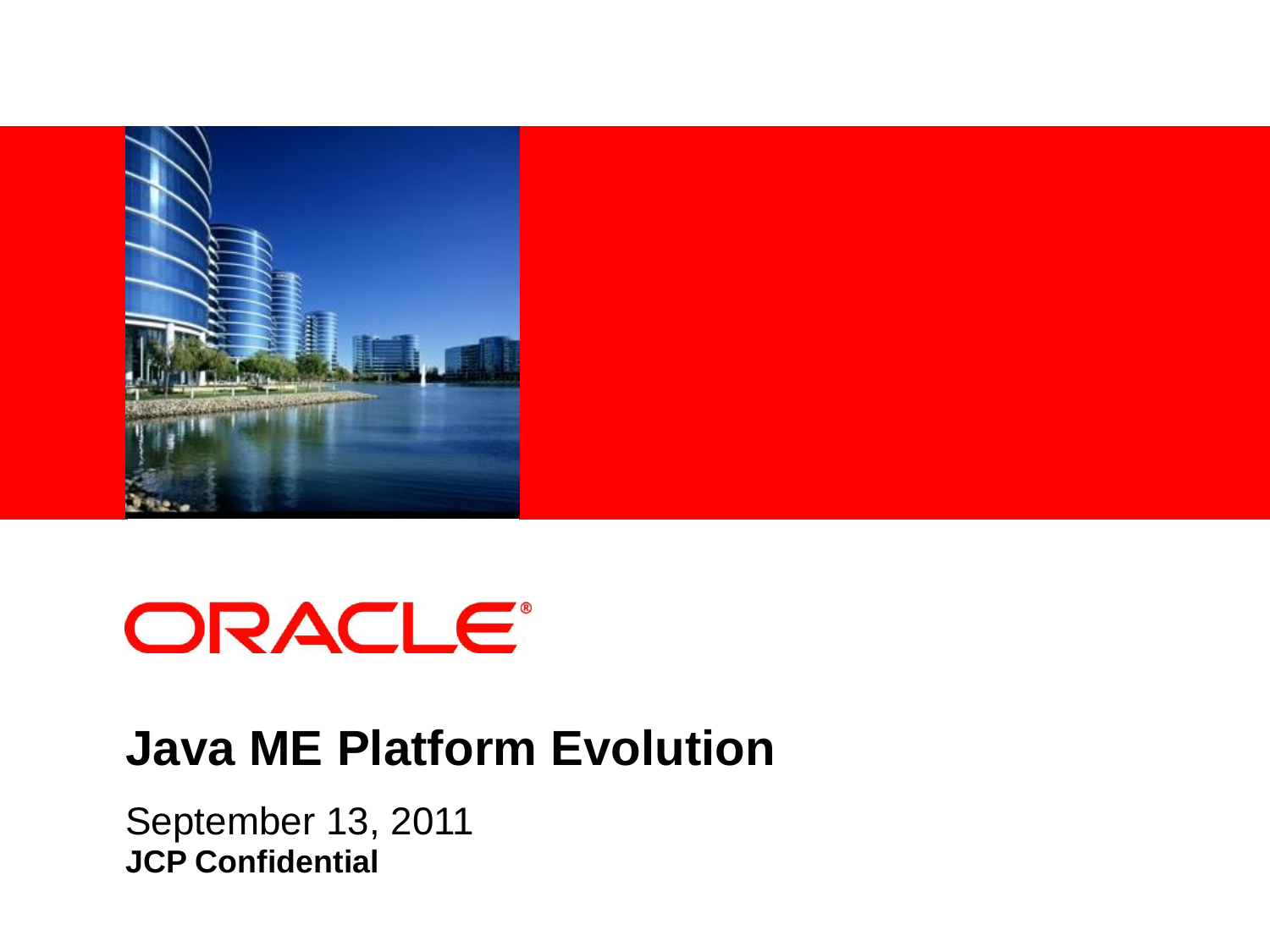## **Safe Harbor Statement**

The following is intended to outline our general product direction. It is intended for information purposes only, and may not be incorporated into any contract. It is not a commitment to deliver any material, code, or functionality, and should not be relied upon in making a purchasing decision. The development, release, and timing of any features or functionality described for Oracle's products remains at the sole discretion of Oracle.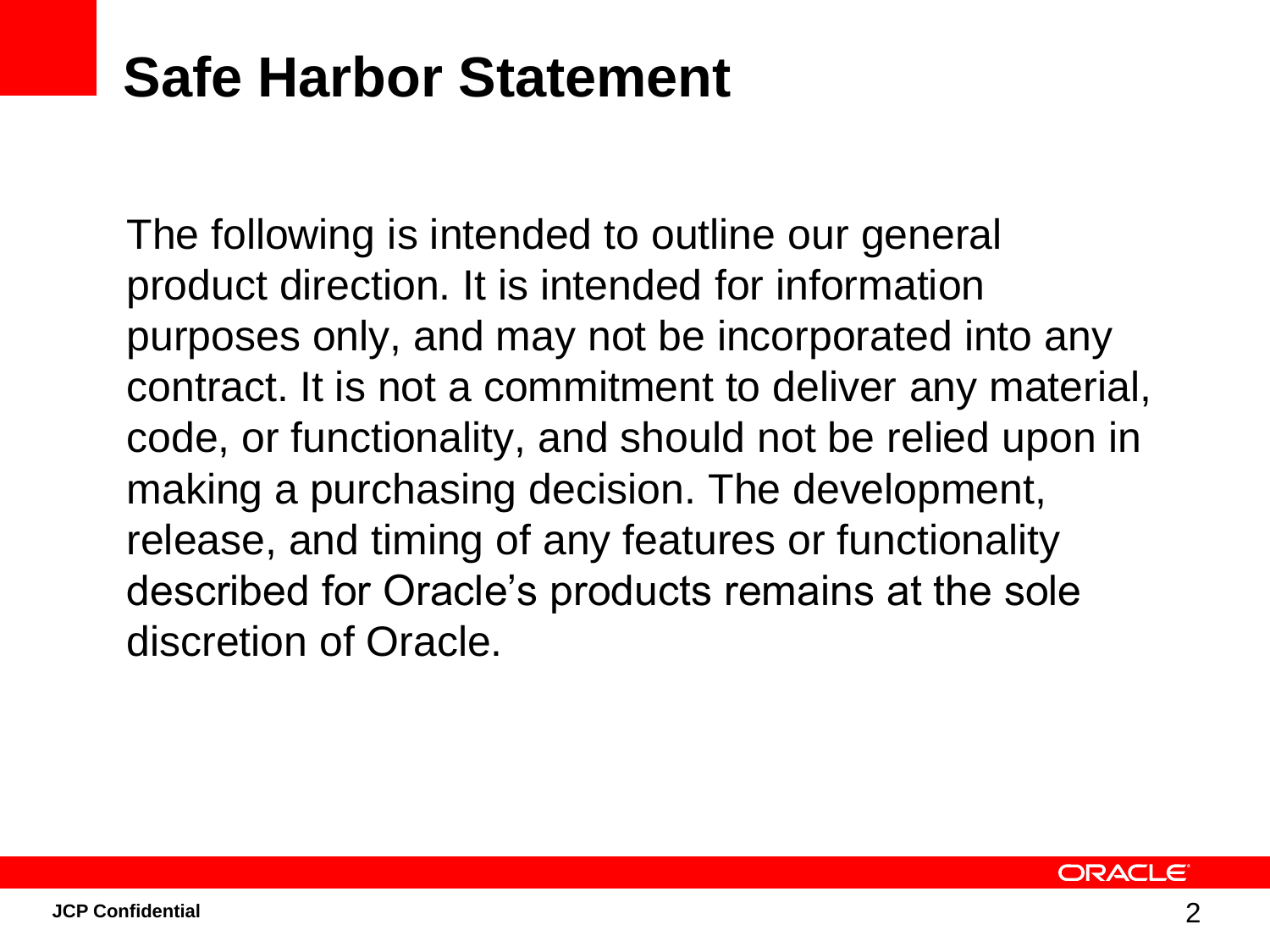## **Java ME 7 Platform: Design Objectives**

#### **Enrich the Java ME content Ecosystem Prepare for New Frontiers in Embedded Markets**

- Synchronize SE and ME heartbeats
- $\checkmark$  Renovate MSA to enable delivery of smart-phone experience on feature-phones
- Define new APIs targeting better user experience & services on mass market mobile phones
- $\checkmark$  Expand Java ME to become the leading services & application platform for billions of connected embedded devices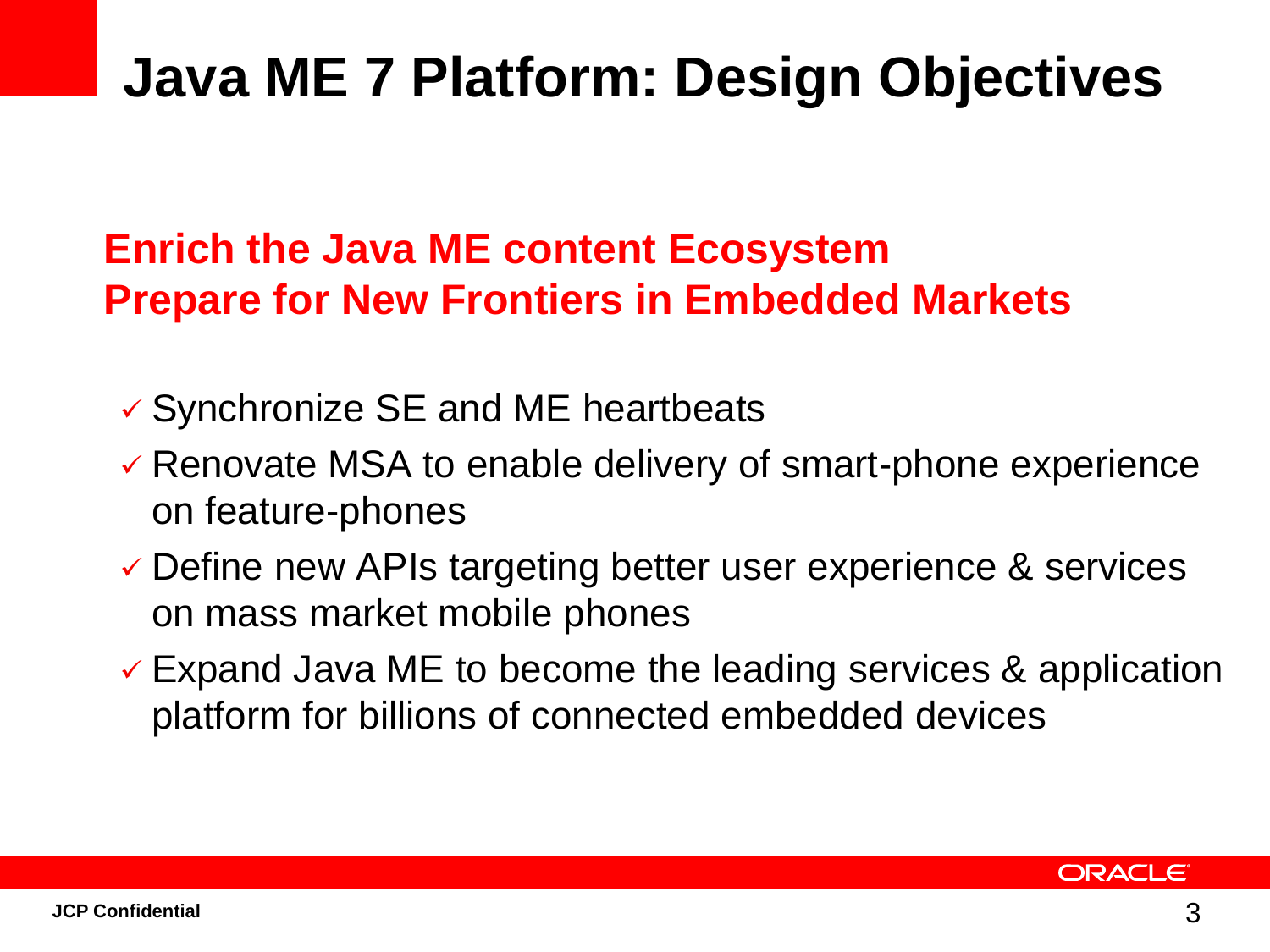## **ME 7 Core Components**

APIs & platform facilities for mobile phones, small embedded devices and information modules

• CLDC 7

- New Java VM alignment with latest Java SE
- MIDP 7
	- Core platform spec. targeting to address both mobile and small embedded device
- ME 7 JSRs
	- Defining / Adapting API behavior for specific device functionality

Umbrella JSR specifying the default APIs for each device category

- MSA
	- Umbrella JSR specifying default APIs for mobile devices
- ESA
	- Umbrella JSR specifying default APIs for small embedded device

*TBD: ESA may be a separate JSR or part of MSA.*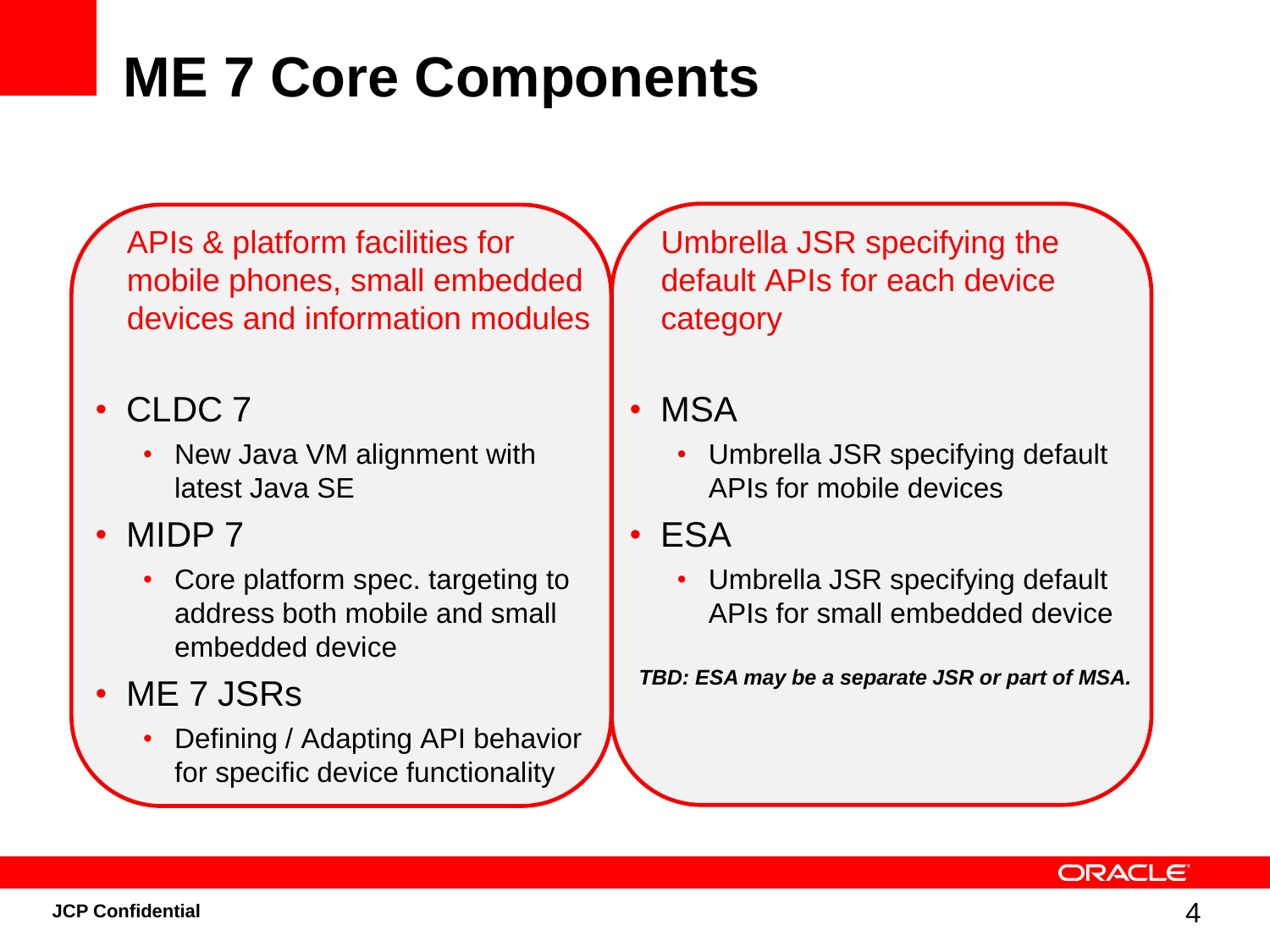## **CLDC Highlights**

- Synchronize with the Java SE 5/6/7 language features
- Easier memory management; using Reference Queue for garbage collection
- Simplify and Optimize native library integration by introducing optimized NIO buffers implementation
- Use the latest JDK for application development
- Target limited footprint increase to meet strict requirements of mobile and embedded markets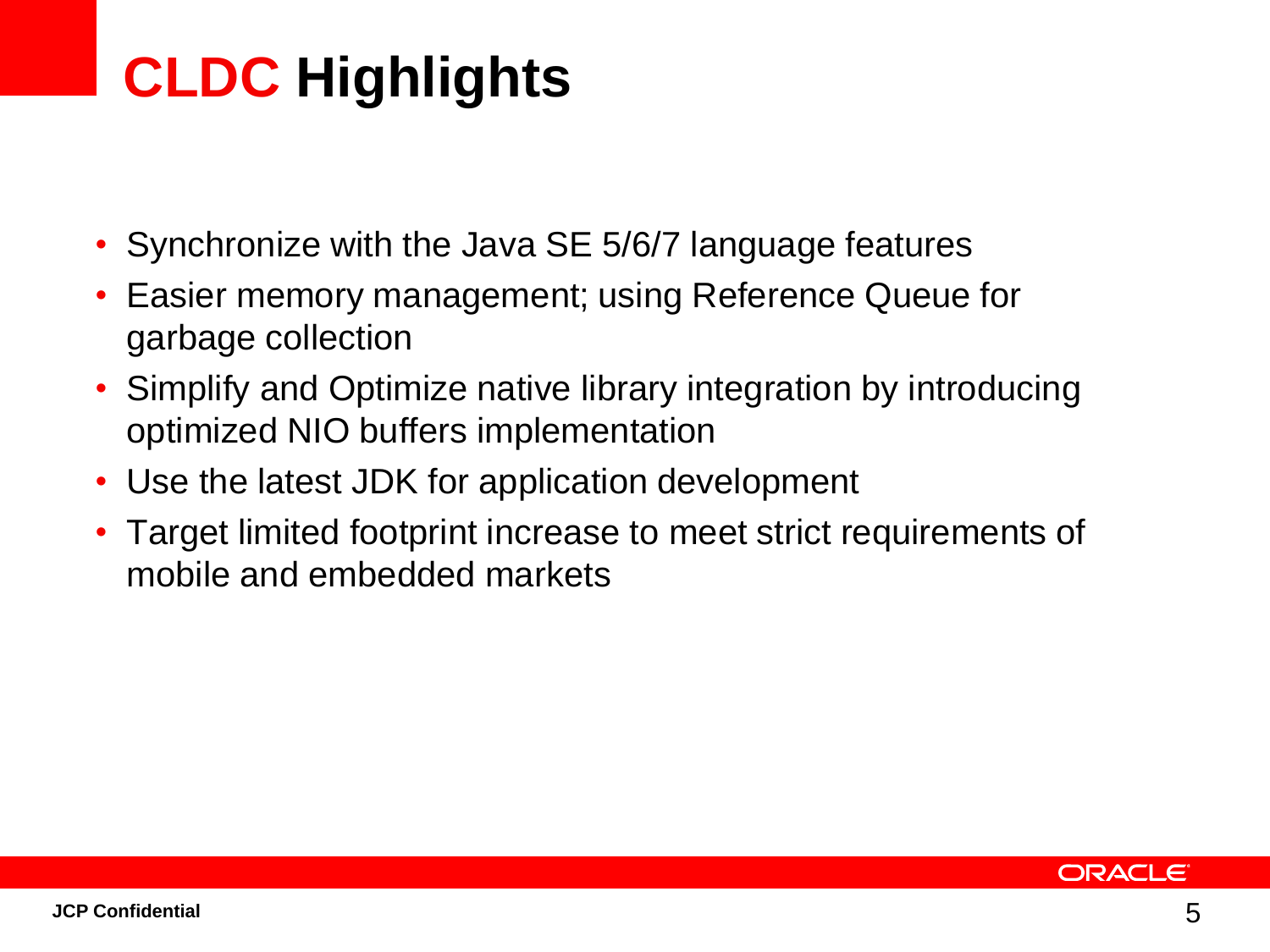## **Java ME 7 JSRs (New / Updates)**

#### **Initial Proposal**

| <b>JSR</b>                                    | <b>Justification</b>                                                                                       |
|-----------------------------------------------|------------------------------------------------------------------------------------------------------------|
| <b>CLDC</b>                                   | Base set of APIs and VM for resource-constrained<br>devices                                                |
| <b>MIDP</b>                                   | Core ME platform specification target to address both<br>mobile and small embedded device                  |
| <b>MSA / ESA</b>                              | Java architecture definition describing essential<br>components for mobile and small embedded devices.     |
| <b>JSR 266: Unified</b><br><b>Message Box</b> | Finishing the JSR process                                                                                  |
| <b>AMS API</b>                                | • Application and Content Lifecycle<br>• Runtime Control of Applications<br>• Content Meta-data management |
| <b>RESTful API</b>                            | • Consider the RESTful Web Services adoption to<br>Mobile & easier Social Network APIs access.             |

+ Potential Updates to JSR 177, 229, 179, 120, 135, 234, 211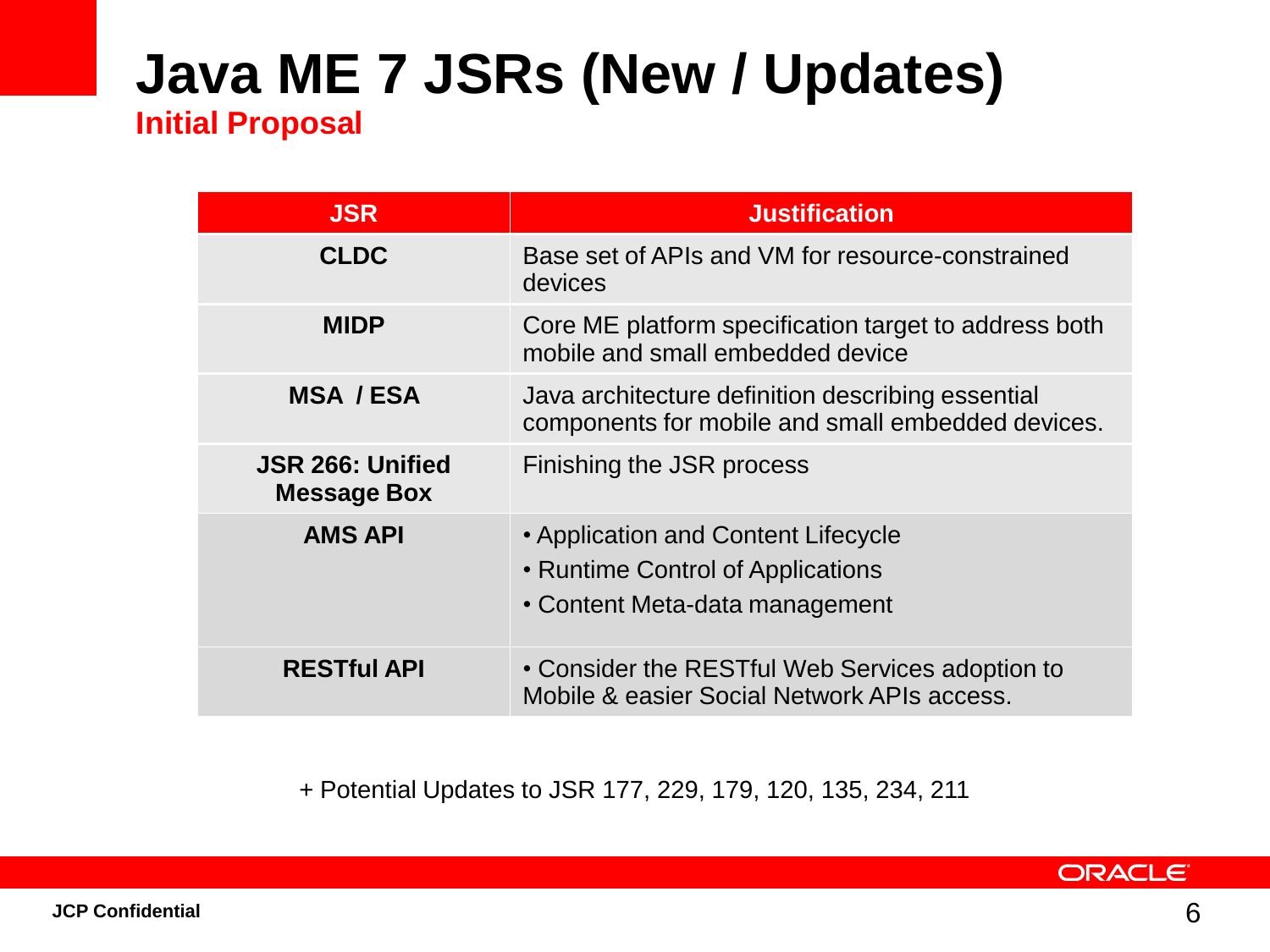#### **Java ME 7 Platform**

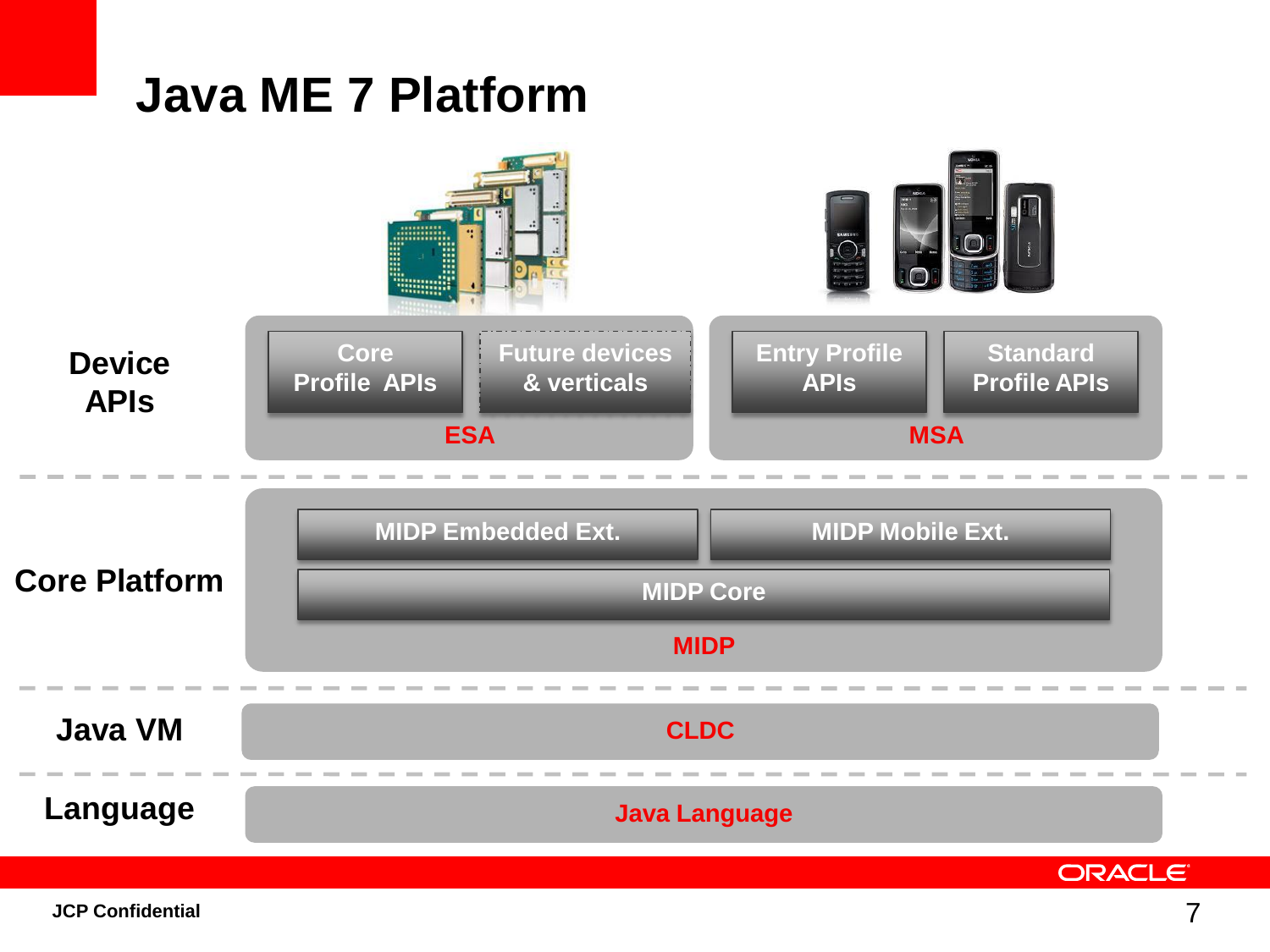### **Java ME Platform: Timeline**



**ORACLE**